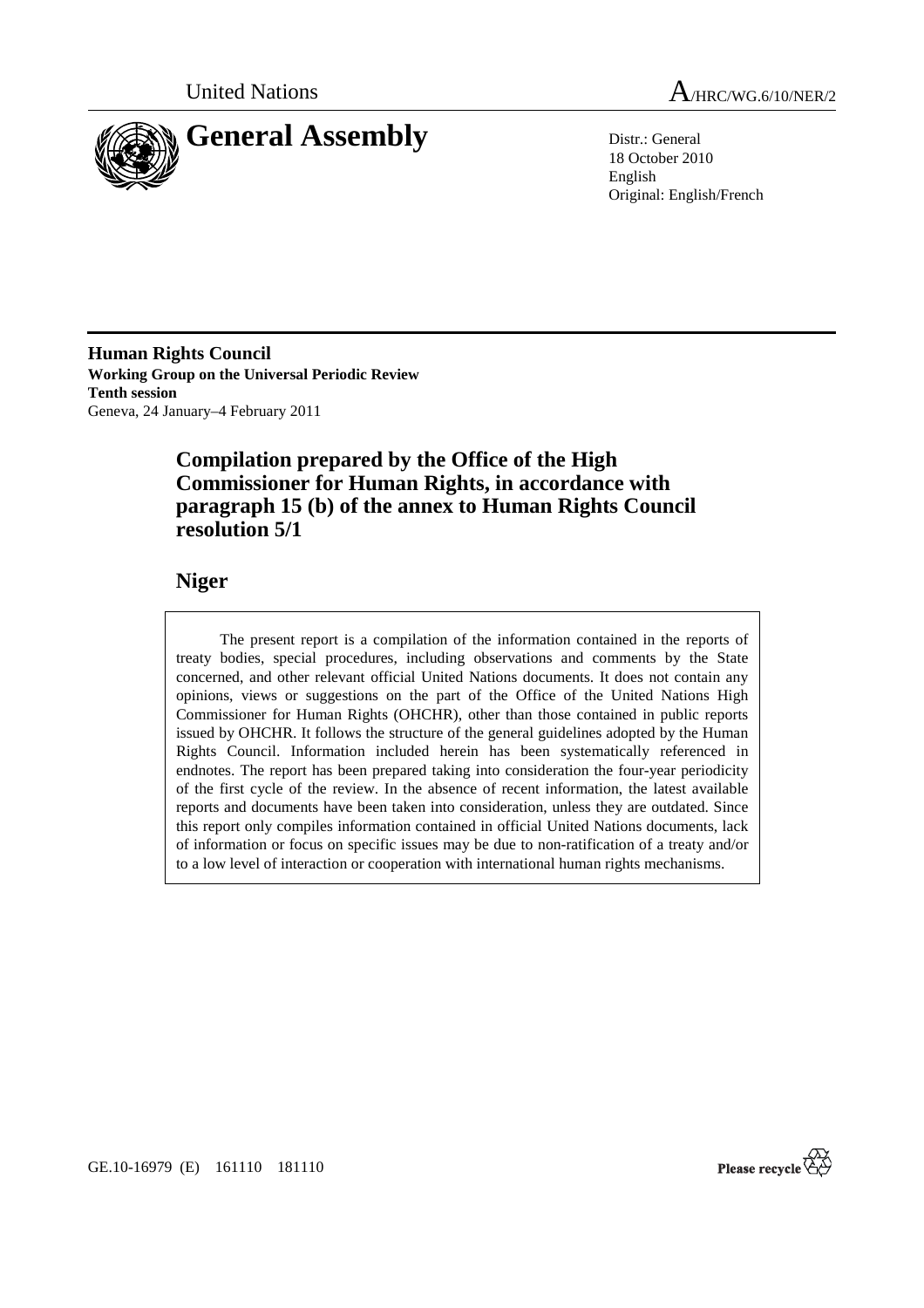# **I. Background and framework**

### **A. Scope of international obligations**<sup>1</sup>

| Universal human rights<br>treaties <sup>2</sup> | Date of ratification,<br>accession or succession | Declarations/reservations                                                                                            | Recognition of specific competences of treaty<br>bodies                                                                        |                |
|-------------------------------------------------|--------------------------------------------------|----------------------------------------------------------------------------------------------------------------------|--------------------------------------------------------------------------------------------------------------------------------|----------------|
| <b>ICERD</b>                                    | 27 April 1967                                    | None                                                                                                                 | Individual complaints (art. 14):                                                                                               | No.            |
| <b>ICESCR</b>                                   | 7 March 1986                                     | None                                                                                                                 |                                                                                                                                |                |
| <b>ICCPR</b>                                    | 7 March 1986                                     | None                                                                                                                 | Inter-State complaints (art. 41):                                                                                              | No             |
| <b>ICCPR-OP1</b>                                | 7 March 1986                                     | None                                                                                                                 |                                                                                                                                |                |
| <b>CEDAW</b>                                    | 8 October 1999                                   | Yes (arts. 2(d), 2(f), 5(a), 15(4),<br>$16(1)(c)(e)(g)$ , 29. reservation <sup>3</sup><br>Declaration (art. $5(b)$ ) |                                                                                                                                |                |
| <b>OP-CEDAW</b>                                 | 30 September 2004                                | None                                                                                                                 | Inquiry procedure (arts. 8 and 9):                                                                                             | Yes            |
| <b>CAT</b>                                      | 5 October 1998                                   | None                                                                                                                 | Inter-State complaints (art. 21):                                                                                              | N <sub>0</sub> |
|                                                 |                                                  |                                                                                                                      | Individual complaints (art. 22):                                                                                               | N <sub>0</sub> |
|                                                 |                                                  |                                                                                                                      | Inquiry procedure (art. 20):                                                                                                   | Yes            |
| <b>CRC</b>                                      | 30 September 1990                                | None                                                                                                                 |                                                                                                                                |                |
| OP-CRC-SC                                       | 26 October 2004                                  | None                                                                                                                 |                                                                                                                                |                |
| <b>ICRMW</b>                                    | 18 March 2009                                    | None                                                                                                                 | Inter-State complaints (art. 76):                                                                                              | N <sub>0</sub> |
|                                                 |                                                  |                                                                                                                      | Individual complaints (art. 77):                                                                                               | N <sub>0</sub> |
| <b>CRPD</b>                                     | 24 June 2008                                     | None                                                                                                                 |                                                                                                                                |                |
| <b>OP-CRPD</b>                                  | 24 June 2008                                     | None                                                                                                                 | Inquiry procedure (arts. 6 and 7):                                                                                             | Yes            |
|                                                 |                                                  |                                                                                                                      | Treaties to which Niger is not a party: OP-ICESCR, <sup>4</sup> ICCPR-OP 2, OP-CAT, OP-CRC-AC, and CED (signature only, 2007). |                |

| Other main relevant international instruments                                      | Ratification, accession or succession |
|------------------------------------------------------------------------------------|---------------------------------------|
| Convention on the Prevention and Punishment of the Crime of Genocide               | No.                                   |
| Rome Statute of the International Criminal Court                                   | Yes.                                  |
| Palermo Protocol <sup>5</sup>                                                      | Yes                                   |
| Refugees and stateless persons <sup>6</sup>                                        | Yes, except the 1954 Convention       |
| Geneva Conventions of 12 August 1949 and Additional Protocols thereto <sup>7</sup> | Yes, except Additional Protocol III   |
| $\rm ILO$ fundamental conventions <sup>8</sup>                                     | Yes                                   |
| UNESCO Convention against Discrimination in Education                              | Yes                                   |

1. In 2007, the Committee on the Elimination of All Forms of Discrimination against Women (CEDAW) drew the attention of Niger to the fact that reservations to articles 2 and 16 were contrary to the object and purpose of the Convention on the Elimination of All Forms of Discrimination against Women,<sup>9</sup> and urged it to expedite its efforts towards the withdrawal of its reservations.<sup>10</sup> In 2009, the Committee on the Rights of the Child (CRC) also urged Niger to consider withdrawing its reservations to CEDAW.11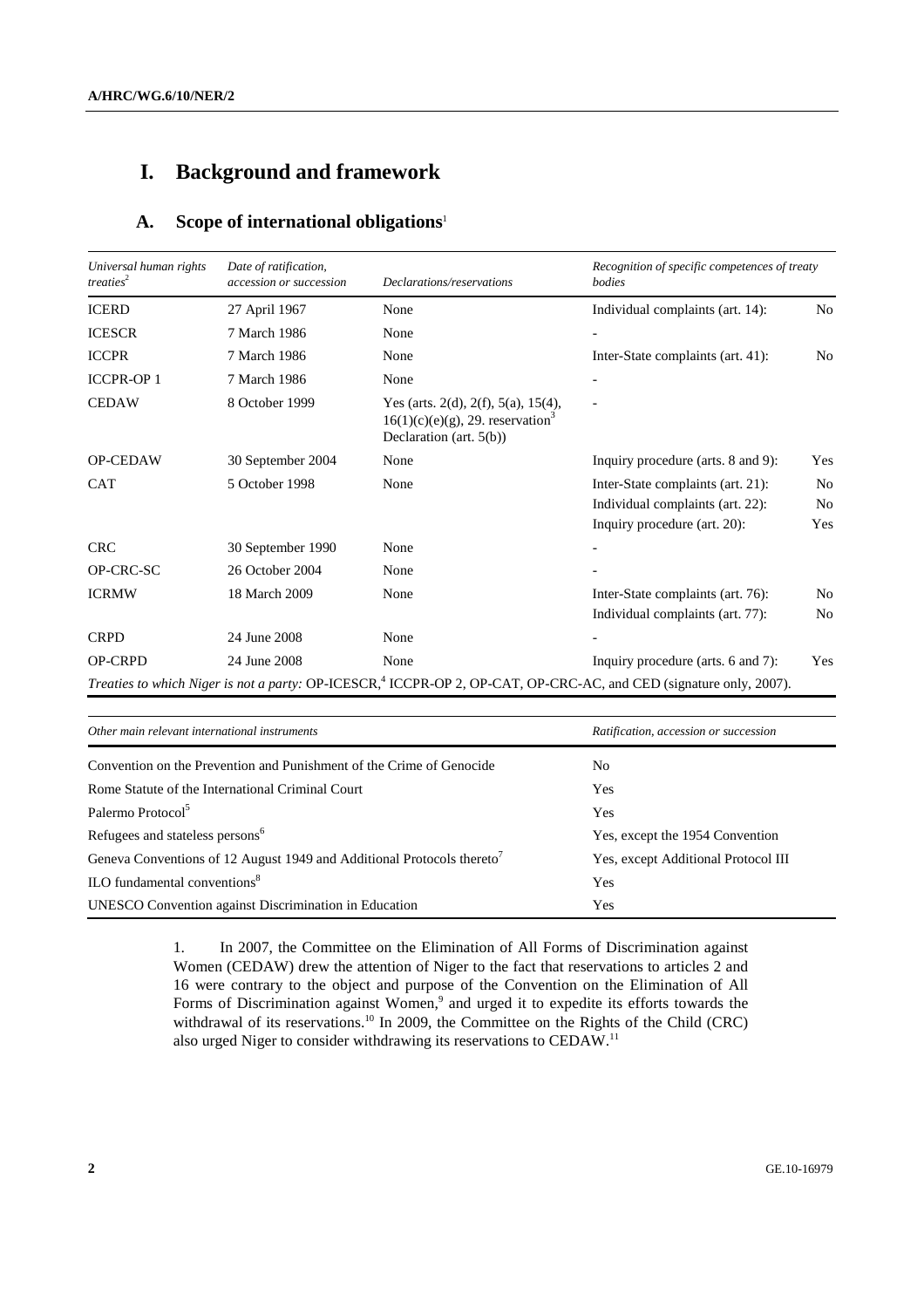### **B. Constitutional and legislative framework**

2. In 2007, CEDAW encouraged Niger to incorporate in its Constitution or other appropriate legislation a definition of discrimination against women, encompassing both direct and indirect discrimination, in line with the Convention.<sup>12</sup> It also called upon Niger to amend discriminatory laws and regulations that discriminate against women and to bring them in line with the Convention. $^{13}$ 

3. In July 2010, the United Nations country team in Niger reported that since the events of 18 February 2010, Niger had been under a transitional regime headed by a military body known as the Conseil Suprême pour la Restauration de la Démocratie (CSRD). The country's current institutional framework was determined by ordinance 2010-001 of 22 February on the organization of government during the transitional period. In that ordinance, CSRD reasserted Niger's attachment to ensuring human and citizens' rights and freedoms and to restoring the democratic system which the people of Niger had begun to develop. Under the timetable adopted by CSRD, the transition period was due to last one year from 18 February and would come to a close on 1 March 2011 with the investiture of the new President of the Republic.<sup>14</sup>

4. In June 2010, UNICEF stated that new provisions had been introduced into the Niger Penal Code of 2003, abolishing female genital mutilation (FGM), slavery and sexual harassment, and giving a broader definition of rape.<sup>15</sup>

### **C. Institutional and human rights infrastructure**

5. As of 13 September 2010, Niger did not have a national human rights institution accredited by the International Coordinating Committee of National Institutions for the Promotion and Protection of Human Rights (ICC).<sup>16</sup> In the aftermath of the coup d'état of 18 February 2010, the National Commission for Human Rights and Fundamental Freedoms (NCHRFF), a national human rights institution accredited with A status, was dissolved by the Government. On 20 May 2010, the Government established a National Observatory for Human Rights, which has been acting as human rights monitoring body during the transitional period. In May 2010, OHCHR provided legal advice to the Government on comparative experiences from other national human rights institutions.17

### **D. Policy measures**

6. In 2007, while welcoming Act No. 2000-008 which introduces a quota system for positions reserved for women in decision-making bodies, CEDAW was concerned that the purpose of temporary special measures might not be properly understood by Niger.<sup>18</sup> It recommended that Niger, in its policies and programmes, clearly distinguish between general social and economic policies and programmes that are adopted to implement the Convention, and temporary special measures which are aimed at accelerating the achievement of the de facto equality of women.<sup>19</sup>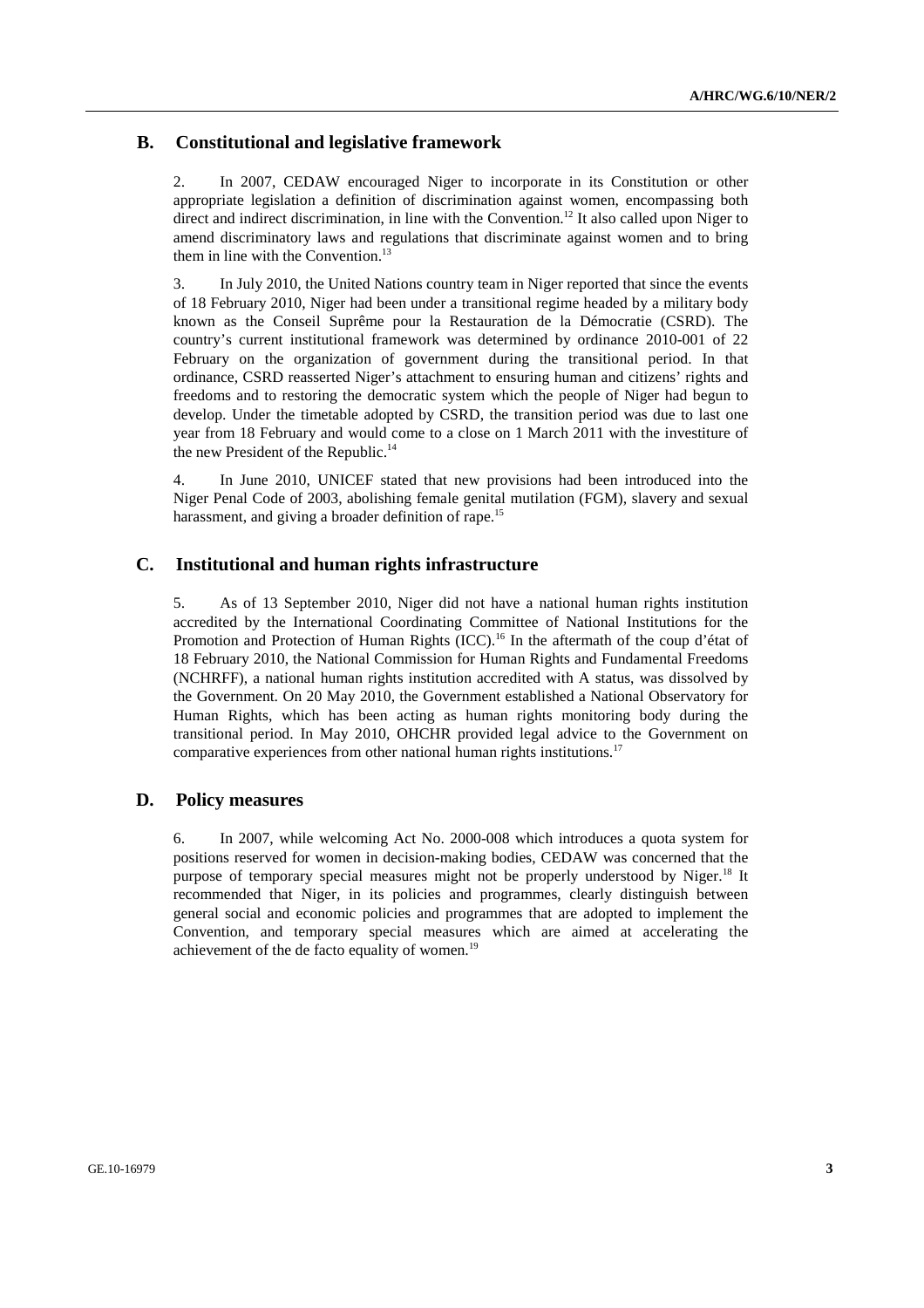# **II. Promotion and protection of human rights on the ground**

## **A. Cooperation with human rights mechanisms**

#### **1. Cooperation with treaty bodies**

| Treaty body <sup>20</sup> | Latest report submitted<br>and considered | Latest concluding<br>observations | Follow-up | response Reporting status                                                                          |
|---------------------------|-------------------------------------------|-----------------------------------|-----------|----------------------------------------------------------------------------------------------------|
| <b>CERD</b>               | 1997                                      | August 1998                       |           | Fifteenth to twentieth reports overdue since 1998,<br>2000, 2002, 2004, 2006 and 2008 respectively |
| <b>CESCR</b>              |                                           |                                   |           | Initial report overdue since 1990                                                                  |
| <b>HR</b> Committee       | 1991                                      | March 1993                        |           | Second report overdue since 1994                                                                   |
| <b>CEDAW</b>              | 2005                                      | May 2007                          |           | Combined third and fourth reports due in 2012                                                      |
| <b>CAT</b>                |                                           |                                   |           | Initial report overdue since 1999                                                                  |
| <b>CRC</b>                | 2007                                      | June 2009                         |           | Combined third to fifth reports due in 2012                                                        |
| OP-CRC-SC                 |                                           |                                   |           | Initial report overdue since 2006                                                                  |
| <b>CMW</b>                |                                           |                                   |           | Initial report due in 2010                                                                         |
| <b>CRPD</b>               |                                           |                                   |           | Initial report due in 2010                                                                         |

7. In 2009, CRC encouraged Niger to submit its initial report under the Optional Protocol on the sale of children, child prostitution and child pornography.<sup>21</sup>

| Standing invitation issued                                | No                                                                                                                                                                      |  |  |
|-----------------------------------------------------------|-------------------------------------------------------------------------------------------------------------------------------------------------------------------------|--|--|
| Latest visits or mission reports                          | Special Rapporteur on the right to food (27 August-3 September 2001 <sup>22</sup> and 8-<br>12 July 2005). <sup>23</sup>                                                |  |  |
| Visits agreed upon in principle                           |                                                                                                                                                                         |  |  |
| Visits requested and not yet agreed upon                  |                                                                                                                                                                         |  |  |
| Facilitation/cooperation during missions                  | The Special Rapporteur on the right to food thanked the Government for the<br>cooperation extended to him during his first visit from 27 August to 3 September<br>2001. |  |  |
| Follow-up to visits                                       |                                                                                                                                                                         |  |  |
| Responses to letters of allegations and urgent<br>appeals | During the period under review, 13 communications were sent. The Government<br>replied to three communications.                                                         |  |  |
| Responses to questionnaires on thematic issues            | Niger responded to none of the 23 questionnaires sent by special procedures<br>mandate holders. <sup>24</sup>                                                           |  |  |

### **2. Cooperation with special procedures**

### **3. Cooperation with the Office of the High Commissioner for Human Rights**

8. In 2009, OHCHR in collaboration with the United Nations Country Team (UNCT) supported implementation of the Action 2 project in partnership with the Minister of Justice, UNDP, UNICEF and UNFPA.<sup>25</sup> The human rights advisor to the Niger UNCT was deployed on 17 July 2008 with a mandate to advise on strategies to reinforce national human rights capacity, train UNCT members and national human rights actors on the human rights-based approach and conduct training.<sup>26</sup>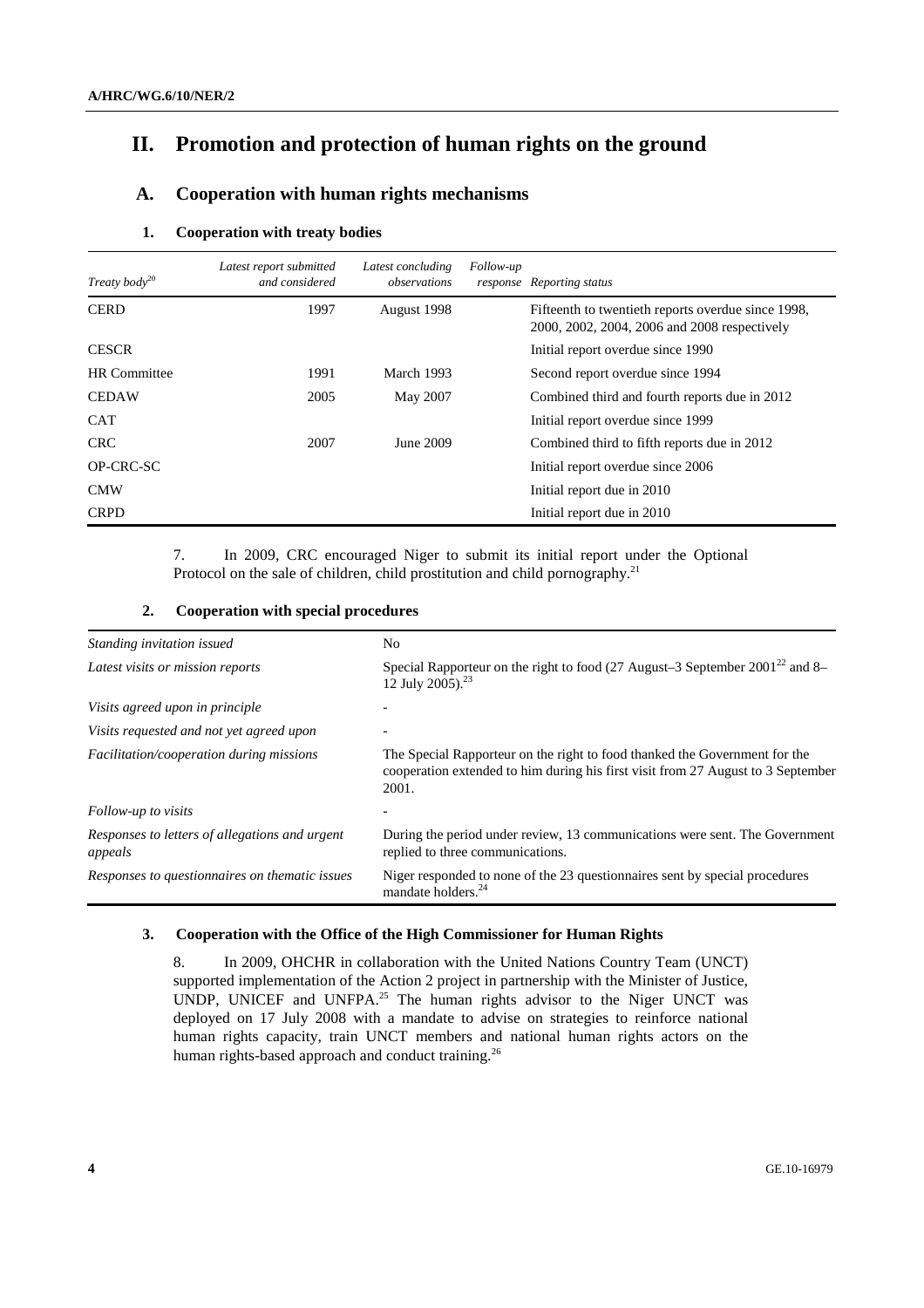### **B. Implementation of international human rights obligations**

#### **1. Equality and non-discrimination**

9. In 2007, CEDAW was concerned about the prevalence of a patriarchal ideology with firmly entrenched stereotypes regarding the roles and responsibilities of women and men in the family and society. It was further concerned about the persistence of deep-rooted adverse cultural norms, customs and traditions, including forced and early marriage, FGM and repudiation that discriminate against women, perpetuate violence against women and constitute serious obstacles to women's enjoyment of their human rights.<sup>27</sup> It urged Niger to put in place without delay a comprehensive strategy, including clear goals and timetables, to modify or eliminate negative cultural practices and stereotypes that are harmful to and discriminate against women.<sup>28</sup>

10. In July 2010, the United Nations country team reported that considerable progress had been made, in particular with regard to girls' education. However, it also reported that there were forms of discrimination between men and women as far as respect for their rights was concerned. The reservations made to the Convention on the Elimination of All Forms of Discrimination against Women were an illustration of that. That state of affairs had detrimental consequences in a number of spheres, such as employment, access to the means of production, family law, access for women to decision-making bodies, to the law and the courts and to reproductive health and social security.29

#### **2. Right to life, liberty and security of the person**

11. In 2009, CRC was concerned that the minimum age for voluntary or compulsory recruitment was not specified by law and that children as young as 13 years old could enrol in the military school of Niamey and be taught basic handling of firearms.<sup>30</sup> It recommended that Niger adopt legislation setting the minimum age of 18 for recruitment into military forces and raise the legal age to enter military schools.<sup>31</sup>

In June 2010, UNICEF noted that violence against women was multiform, and generally admitted to be widespread. In addition to physical, verbal and psychological violence, there was the violence linked to traditional beliefs and tolerated by society, despite its physical, moral and economic consequences for women and their children in terms of repudiation, confinement, forced marriages and discrimination in the right to inheritance.<sup>32</sup> In 2007, CEDAW raised similar concerns and recommended that Niger place the highest priority on implementing a comprehensive approach to address all forms of violence against women.<sup>33</sup>

13. In 2009, CRC noted with concern that FGM remains prevalent among some women.<sup>34</sup> It recommended that Niger implement and apply legislative and other measures to prohibit traditional practices that are harmful to children, including FGM and ensure that perpetrators of such acts are brought to justice; continue and strengthen awareness-raising and sensitization activities for practitioners, families, traditional or religious leaders and the general public in order to encourage change in traditional attitudes, and concentrate efforts to eradicate FGM in the regions where those practices remained widespread.<sup>35</sup>

14. In 2008, the ILO Committee of Experts on the Application of Conventions and Recommendations (ILO Committee of Experts) observed that there was an archaic form of slavery found in nomadic communities and that slave status was still transmitted by birth to persons from certain ethnic groups. The Committee of Experts stressed that it was essential that the perpetrators of slavery offences be prosecuted, and if appropriate, sentenced.<sup>36</sup> In 2009, CRC urged Niger to take all the necessary measures to eradicate all forms of slavery; to ensure that perpetrators of such practices are systematically prosecuted; and to adopt a national action plan to combat slavery including effective measures to free victims of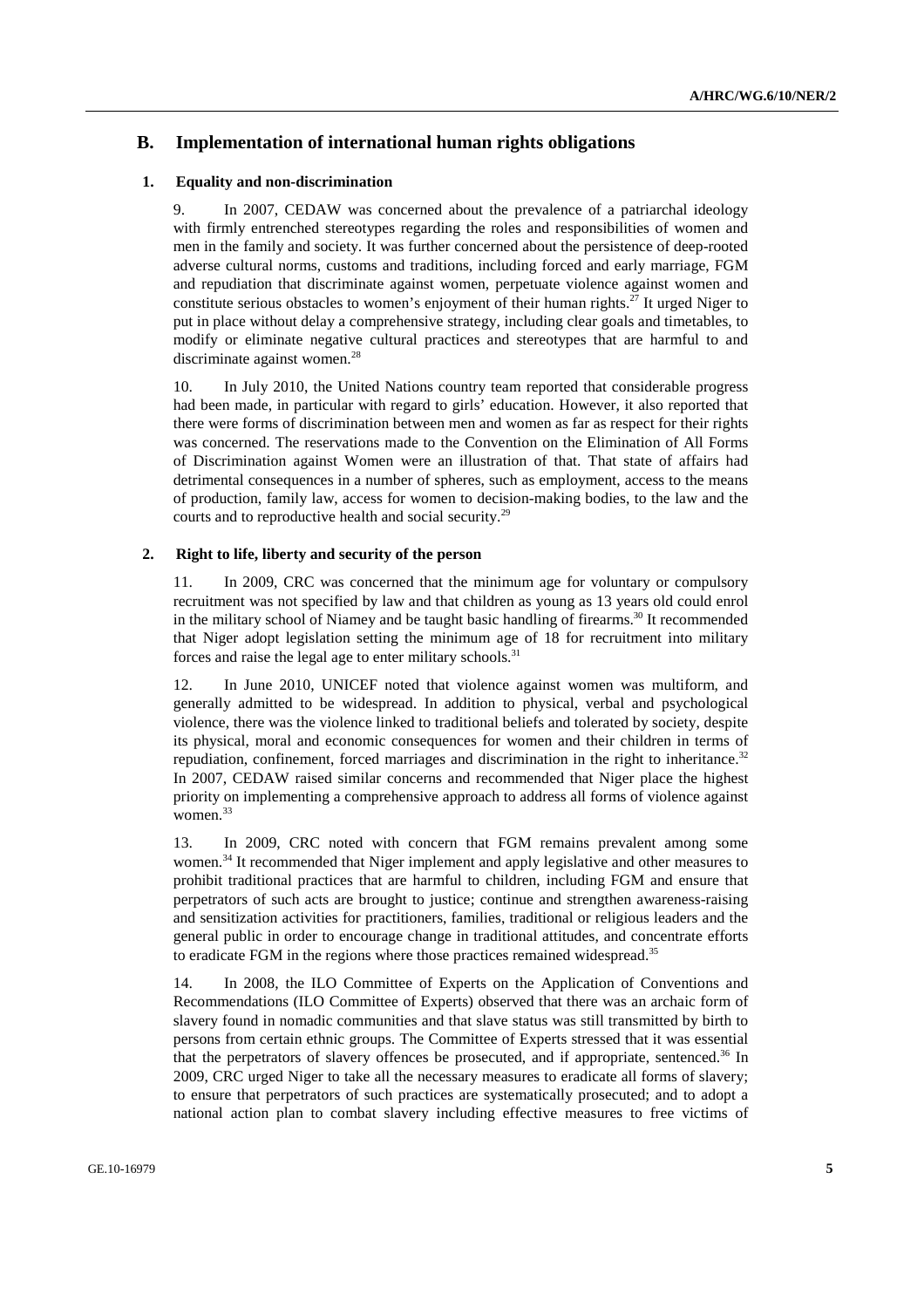traditional slavery practices and provide children with rehabilitation, psychological recovery and assistance.<sup>37</sup>

15. In 2009, CRC was concerned at the increasing number of child victims of sexual exploitation, as well as at the practice known as "Wahaya" whereby wealthy or eminent persons, chiefs and important marabouts buy young girls to serve as their concubines, which seems to be widely socially accepted.<sup>38</sup> It recommended that Niger develop and strengthen appropriate legislative measures to address the issues of sexual abuse and sexual exploitation; and take appropriate measures to ensure the prompt prosecution of perpetrators of sexual offences against children.<sup>39</sup> In 2007, CEDAW made similar recommendations.<sup>40</sup>

16. In 2008, the ILO Committee of Experts noted the information obtained by the High-Level Fact-Finding Mission of 10–20 January 2006, according to which Niger was both a country of origin and a country of destination for human trafficking, including trafficking of children. The Committee of Experts expressed its sincere hope that Niger would take the necessary steps to ensure that the draft bill for the prevention, repression and punishment of trafficking would be drawn up and adopted as soon as possible.<sup>41</sup> For its part, CRC in 2009 recommended that Niger promptly adopt a law penalizing child trafficking, ensure proper investigation in cases of child trafficking and prosecute and punish the perpetrators, and provide further resources to support sheltering and recovery of all child victims of sale or trafficking.42

17. In 2008, the ILO Committee of Experts noted that child labour in small-scale mining was widespread, principally in the informal economy, where the work was the most hazardous, and expressed its concern at the use of child labour particularly in mines and quarries.43 In 2009, CRC expressed similar concerns and recommended that a national action plan to prevent and combat child labour be adopted and implemented.<sup>44</sup>

18. In 2009, CRC was concerned that the provisions against violence and abuse in the Constitution and the Criminal Code are not interpreted as prohibiting corporal punishment in child-rearing and that there is no explicit prohibition of corporal punishment in schools and alternative care settings.45 It recommended that Niger, inter alia, explicitly prohibit by law corporal punishment and all forms of violence against children in the family, schools and institutions; introduce public education, awareness-raising and social mobilization campaigns on the harmful effects of corporal punishment; ensure recovery and social reintegration of victims of corporal punishment; prioritize elimination of all forms of violence against children by taking all necessary measures to implement recommendations of the United Nations Study on violence against children; ensure accountability and end impunity.<sup>46</sup>

19. CRC in 2009<sup>47</sup> and the ILO Committee of Experts in 2008<sup>48</sup> expressed concern at the situation of the Talibé children, who are forced to beg in the streets. CRC recommended that Niger define preventive and protective measures to reduce the number of street children.49 CRC also requested Niger to supply information on the measures taken by the National Committee for Combating the Phenomenon of Street Children to remove children from the streets and to ensure their rehabilitation and social integration.<sup>50</sup>

#### **3. Administration of justice, including impunity, and the rule of law**

20. In July 2010, the United Nations country team reported that despite the existence of equality before the law and the right of everyone to justice, for a number of reasons the population faced obstacles in obtaining access to justice; these included citizens' mistrust of the legal system, the remoteness of the courts, the dilatory nature of legal procedure, the paucity of lawyers (119 in 2008) and their rarity elsewhere than in the capital and citizen's limited knowledge of the rights to which they are entitled by law.<sup>51</sup>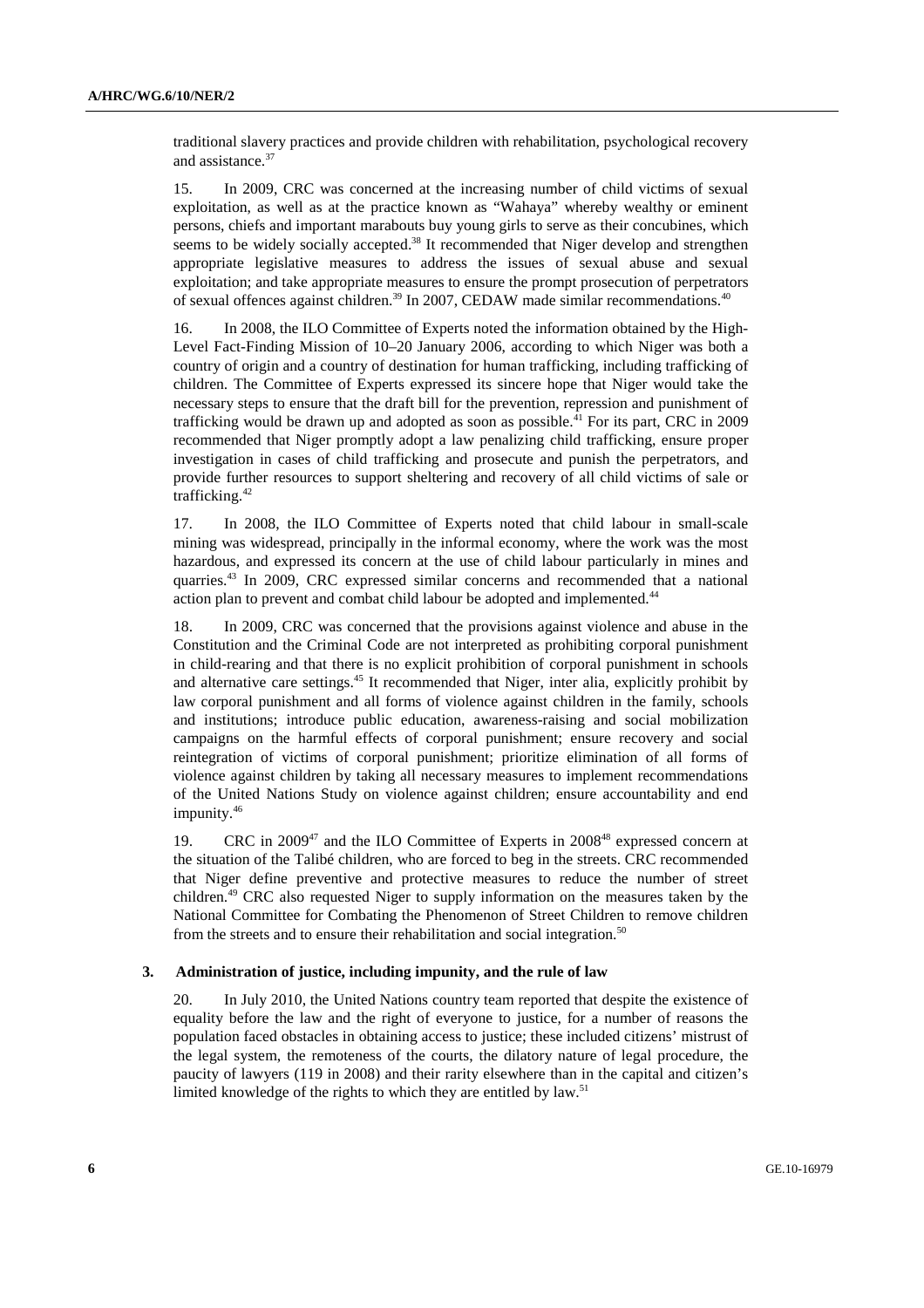21. In 2009, CRC was concerned that children aged 16 to 18 who committed crimes together with adults were brought before adult courts and might face the death penalty. It reiterated its deep concern that children continue to be detained together with adults.<sup>52</sup> It recommended that Niger take immediate steps to halt and abolish by law imposition of the death penalty and life sentences for crimes committed by persons under 18; bring cases involving children to trial as quickly as possible; urgently ensure that in all detention facilities children are no longer detained with adults; and take all necessary measures to ensure that children are held in detention only as a last resort and for as short a time as possible, that children are not ill-treated in detention and that conditions in detention facilities meet international minimum standards. $53$ 

22. In 2007, CEDAW requested Niger to remove the impediments women, including rural women, may face in gaining access to justice and encouraged Niger to seek assistance from the international community in order to implement measures that in practice will strengthen women's access to justice.<sup>54</sup>

#### **4. Right to privacy, marriage and family life**

23. CRC in 2009<sup>55</sup> and UNICEF in 2010<sup>56</sup> noted that the marriageable age for girls is 15, as against 18 for boys. CRC urged Niger to set the minimum age for marriage at 18 for boys and girls.57 It also urged Niger to take immediate measures to prohibit early and forced marriages and organize awareness-raising campaigns in partnership with traditional chiefs on the adverse consequences of early pregnancies.<sup>58</sup> In 2007, CEDAW made similar recommendations.59

24. In 2009, CRC was concerned at the decreasing percentage of children registered at birth.<sup>60</sup> It urged Niger to strengthen its efforts to ensure that all children, especially Mahamid children, are registered and ensure that institutional registration structures are free and accessible, especially in rural and remote areas.<sup>61</sup>

25. In 2009, CRC noted with concern that no significant action had been undertaken to decrease the number of informal adoptions, $62$  and called upon Niger to prevent the practice of informal adoption and set up an effective mechanism to monitor adoptions.<sup>63</sup>

#### **5. Freedom of religion or belief, expression, association and peaceful assembly, and right to participate in public and political life**

26. On 27 July and 26 October 2007, the Special Rapporteur on Freedom of Expression drew the attention of the Government to the case of the correspondent of Reporters without Borders and of Radio France Internationale in Niger who had allegedly received death threats before being arrested and charged with "complicity in a plot against the State".<sup>64</sup>

27. In July 2010, the United Nations country team reported that in Niger, freedom of the press was regulated by a legal and institutional framework such as to guarantee freedom of expression for citizens. Nevertheless, the institutions responsible for freedom of expression had not always fulfilled their role of regulating and ensuring individual freedoms, as required by the legislation in force. Several cases involving violation of those rights had been registered in the past. Since the new regime, there had been a number of steps put forward in that area, one of which had been the organization of the states-general of the press from 29 to 31 March 2010, the decriminalization of press offences and the reopening of the *maison de la presse*. 65

28. In 2009, CRC was concerned over the limitations placed upon certain civil society organizations and in particular the severe administrative and practical restrictions upon the operation of international non-governmental organizations working in the area of human rights and humanitarian assistance for children.<sup>66</sup> It recommended that Niger respect the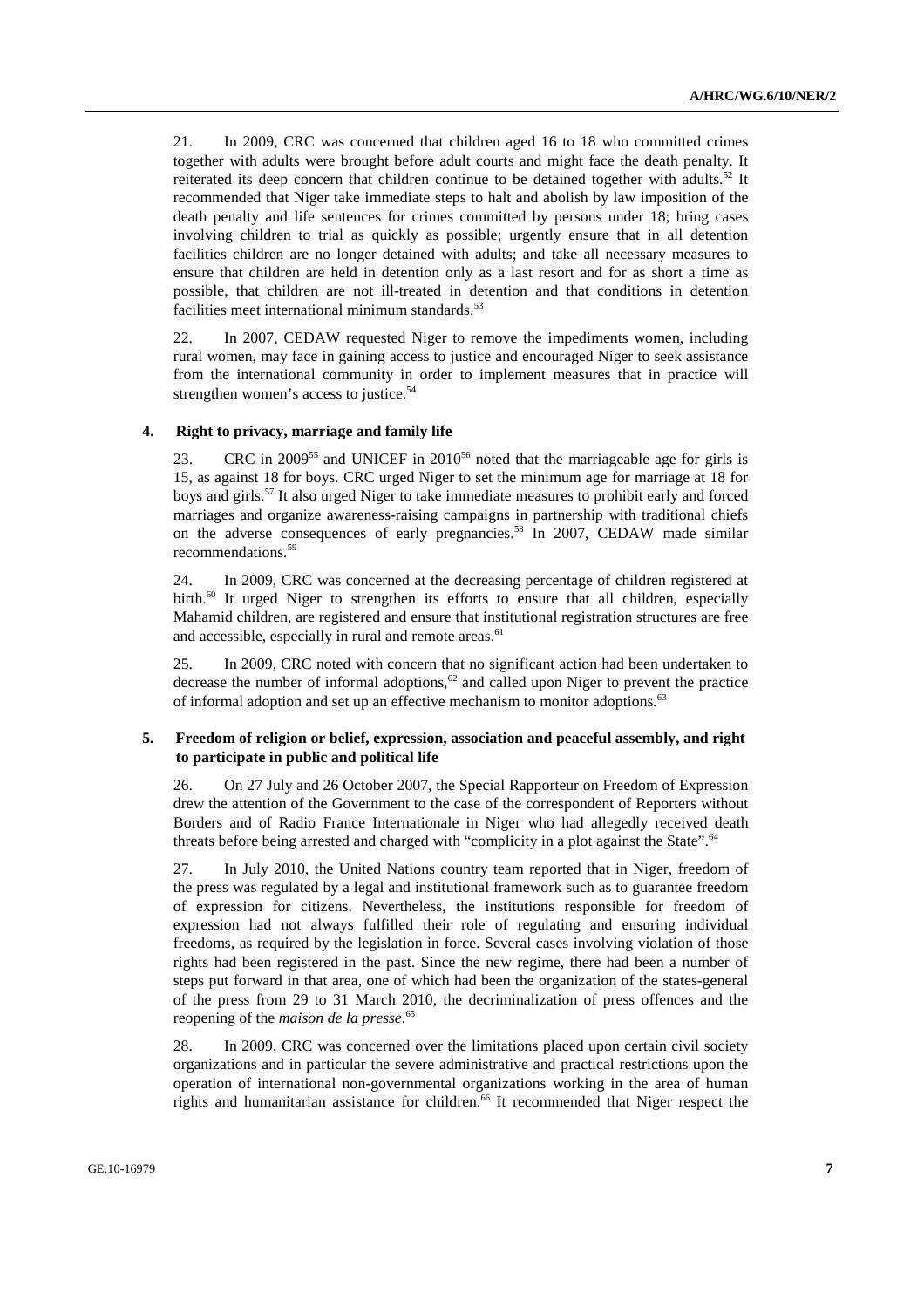crucial role played by civil society in furthering the implementation of the Convention on the Rights of the Child. $67$ 

29. In 2008, the ILO Committee of Experts reiterated its previous request that Niger review Section 9 of Ordinance No. 96-009 of 21 March 1996 in so far as public employees breaching provisions on the exercise of the right to strike might be punished by prison sentences involving compulsory labour, so as to be in conformity with the Freedom of Association and Protection of the Right to Organise Convention (No. 87).<sup>68</sup>

30. In 2007, CEDAW was concerned about the continuing underrepresentation of women in public and political life and in decision-making positions, including in the National Assembly, Government, diplomatic service and local bodies.<sup>69</sup> It encouraged Niger to take sustained measures to accelerate women's full and equal participation in elected and appointed bodies.70

#### **6. Right to work and to just and favourable conditions of work**

31. CEDAW in 2007<sup>71</sup> and the ILO Committee of Experts in  $2010^{72}$  expressed concern that some of Niger's labour laws contained certain protective measures excluding women from employment to protect their health and safety but may create obstacles to women's participation in the labour market and perpetuate gender role stereotypes. The ILO Committee requested Niger to amend these laws,<sup>73</sup> and also to abolish any provision which discriminated against women in the public service,<sup>74</sup> while CEDAW urged Niger to ensure equal opportunities for, and equal treatment of, women and men in the labour market, and in particular to strengthen its labour inspectorate.75

32. In 2010, the ILO Committee of Experts noted that the draft Labour Code introduced a new section (article 42) prohibiting sexual harassment which does not appear to cover an intimidating, hostile or humiliating work environment and requested Niger to amend it so as to ensure that the definition and prohibition of sexual harassment covered all the .aspects referred to in its general observation of 2002.<sup>76</sup>

#### **7. Right to social security and to an adequate standard of living**

33. During his 2001 visit, the Special Rapporteur on the right to food noted that over 80 per cent of the population was touched by food insecurity, and over 4.2 million people suffered from chronic malnourishment.<sup>77</sup> During his 2005 visit, he witnessed the gravity of the situation: almost a third of the population was facing acute malnutrition, and in some regions vulnerable people were already dying from starvation. The crisis was the result of both unfavourable economic trends and structural shortcomings, but its more profound cause was the pervasive food insecurity which heightens vulnerability to food crises. The Special Rapporteur urged the Government of Niger, as well as other Governments and international organizations, to take immediate action to respect, protect and fulfil the right to food in Niger.<sup>78</sup>

34. In 2009, CRC expressed concern that while rates of acute and chronic malnutrition and maternal mortality remain at a very high level, the attention paid to those critical issues seems to be inadequate; it was also concerned at the low performance of health services in terms of access, utilization and quality, and at the traditional or religious beliefs which limit children's access to health care.79 It recommended that Niger consider nutrition as a national priority and provide appropriate resources to the implementation of nutrition activities; strengthen its efforts to further reduce infant and child mortality; increase its efforts to further reduce maternal mortality; and pursue its immunization efforts.<sup>80</sup>

35. In June 2010, UNICEF stated that child mortality remains a major health problem. According to the studies conducted in 2008, 1 in 5 children (19.8 per cent) dies before his/her 5th birthday. The main causes of death, besides malaria, are acute respiratory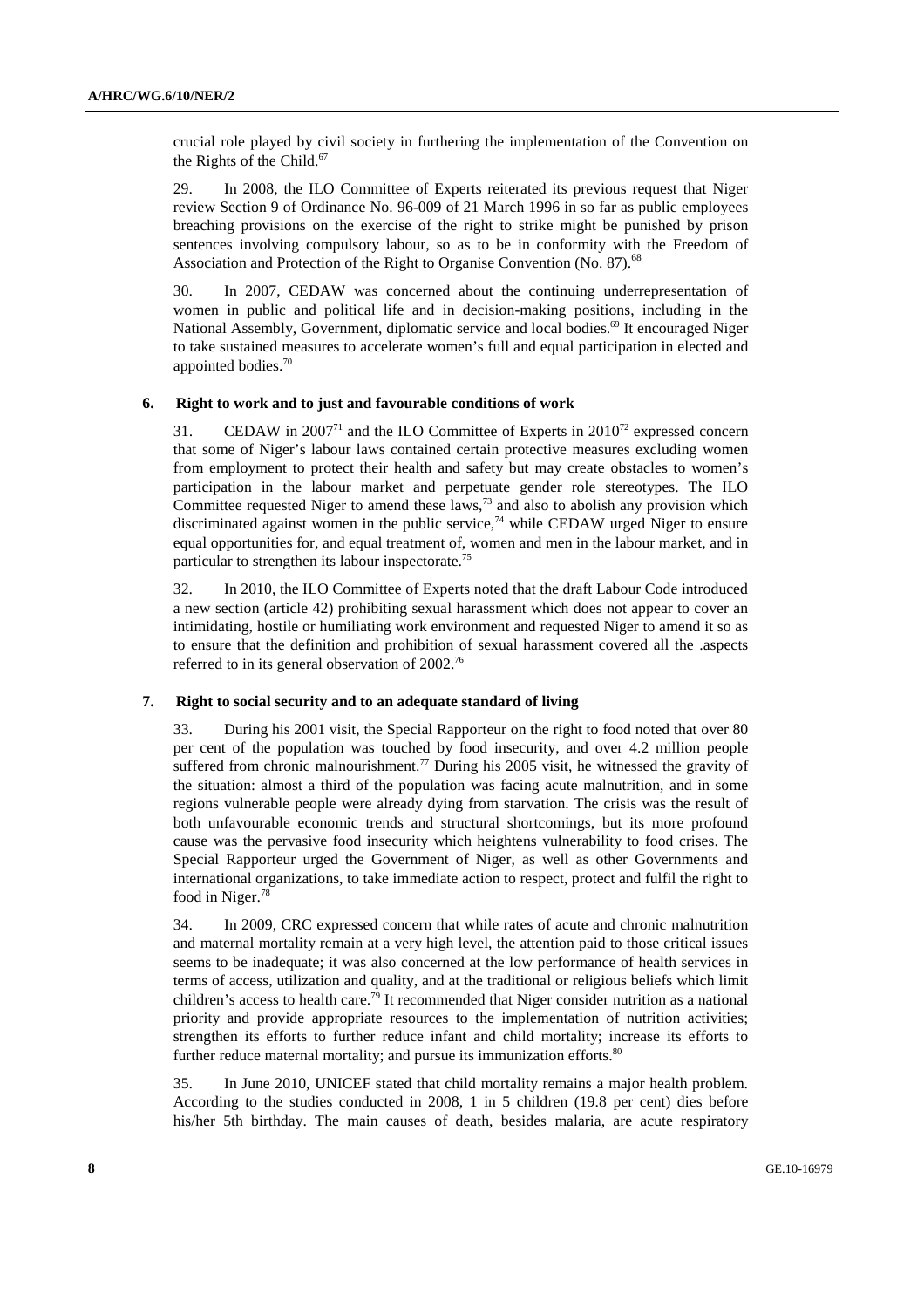infection and diarrhoea. The nutritional status of children under the age of five continues to raise serious concerns: two children in five suffer from chronic malnutrition, due to inadequate feeding and protracted illnesses, while one in ten dies from acute malnutrition.<sup>81</sup>

36. In 2007, CEDAW called on Niger to improve the availability of sexual and reproductive health services, including family planning; to adopt programmes and policies to increase knowledge of and access to affordable contraceptive methods; and to implement a comprehensive maternal and infant mortality reduction programme.<sup>82</sup>

37. In July 2010, the United Nations country team declared that the health situation in Niger was predominantly characterized by numerous endemic and epidemic communicable diseases (malaria, cholera, meningitis, HIV/AIDS) and the emergence of noncommunicable diseases (high blood pressure, diabetes, cancers …) for which the country was not always prepared. The situation was exacerbated by the scant protection available to the population against the risk of illness. A mere 3 per cent of the population were insured against illness. Niger had made available free care for children and women with difficult pregnancies. Unfortunately, free care did not extend to other groups of vulnerable people such as the elderly, the mentally and the physically disabled for whom no other form of assistance was available. $83$ 

38. In July 2010, the United Nations country team reported that access to drinking water was still inadequate, as some 50 per cent of Niger's population lacked access to it.<sup>84</sup> UNICEF stated that the living conditions of children and women are unconducive to their wellbeing and good health. Most people live in thatched mud houses, and more than half the population lives in very overcrowded conditions. Proper sanitation is very rare. Half of the population still uses untreated water from wells and other high-risk sources, while waste disposal management is rudimentary.<sup>85</sup> CEDAW in 2007<sup>86</sup> and CRC in 2009<sup>87</sup> expressed similar concerns, CEDAW calling on Niger to, inter alia, ensure that a gender perspective is included in all poverty reduction plans and strategies.<sup>88</sup>

#### **8. Right to education and to participate in the cultural life of the community**

39. In July 2010, the United Nations country team stated that the gross pre-primary enrolment rate was merely 2.5 per cent of children in the age group, that 1 out of 3 children in the 7 to 12 year age group did not attend school, 9 out of 10 were not enrolled in the first level (secondary school) and less than 2 per cent enrolled in the second level (*lycée*). The high population growth rate put further pressure on the educational system.<sup>89</sup>

40. With regard to equity, the limitations were equally powerful: there was little likelihood of girls who lived in rural areas being able to benefit from their right to an education. The disparities became even more pronounced as they progressed from primary education (where girls made up 43 per cent of pupils) to the second level of secondary education (38 per cent of pupils). $90$ 

41. The gaps could be accounted for both by the reluctance of parents to enrol their daughters in school because of their expectations for their role in society (early marriage, domestic work), and by the fact that attending school is not an attractive proposition because of the remoteness of schools, the failure of school curricula to match expectations and the risk of violence. Illiteracy is still a major impediment to development. Only 12 per cent of women are able to read and write a simple text, in comparison with 28 per cent of men, a fact which is a further impediment to the enrolment of girls in school.<sup>91</sup>

42. Teaching is of a very low quality: many children leave primary school without being able to read or write. The decline in quality may be accounted for by the rapid expansion of educational coverage: to give but a few examples, 50 per cent of classrooms are straw huts that need to be rebuilt each year after the harvest and 90 per cent of teachers are on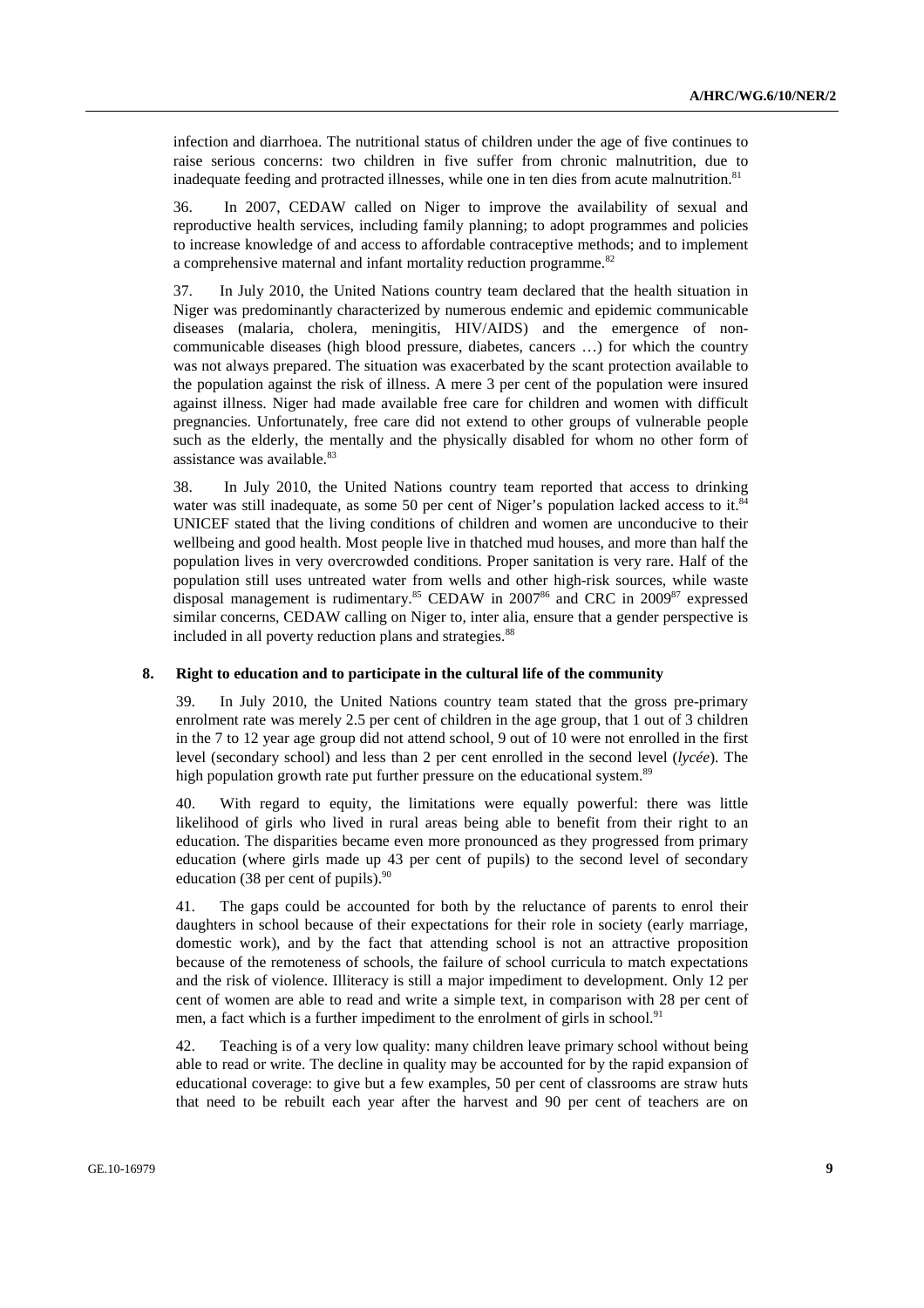temporary contracts, often with a low level of education themselves, and their poor working conditions mean that they are frequently absent. $92$ 

43. CEDAW in 2007,<sup>93</sup> CRC in 2009<sup>94</sup> and UNICEF in 2010<sup>95</sup> expressed similar concerns. CRC recommended that Niger improve the quality of education and take all measures to ensure that children complete their schooling; address disparities more effectively; ensure adequate funding of the public education system and that compulsory education is free; extend compulsory education beyond 6 years; and increase access to early childhood education.96

#### **9. Minorities and indigenous peoples**

44. In September 2009, the Committee on the Elimination of Racial Discrimination (CERD) considered issues related to the alleged negative impact of uranium extraction activities conducted by a foreign State company on the traditional lands of the Tuareg people of Niger. The Committee decided to address letters to Niger and a third country respectively to request information regarding this matter and on measures taken to obtain the prior informed consent of the affected communities with regard to ongoing and planned resource extraction activities in this area. $97$  In December 2009, Niger provided follow-up information. In March 2010, CERD requested additional information from Niger. $98$  On 10 October 2007, several special procedures mandate-holders also sent a letter of allegation on the matter to the Government of Niger.<sup>99</sup> On 6 December 2007, the Government replied and provided additional information.100

45. The situation of the Tuaregs had again been the subject of two letters of allegation, in 2008 from the Special Rapporteur on extrajudicial, summary or arbitrary executions and in 2009 from the Special Rapporteur on the situation of human rights and fundamental freedoms of indigenous people.<sup>101</sup> The Government of Niger had also replied to those letters.<sup>102</sup>

#### **10. Migrants, refugees and asylum-seekers**

46. In July 2010, the United Nations country team said that because it faced the problems posed by development, Niger lacked adequate means to accommodate and reintegrate a large number of migrants in accordance with the relevant international standards. However, with a view to more effective management of migrations, in 2007 an interministerial committee had been set up to develop a policy on migration.<sup>103</sup>

47. In July 2010, UNHCR recommended that Niger ensure a more efficient and expedient asylum procedure, the investigation process prior to the adjudication of the asylum requests being long.<sup>104</sup> UNHCR also recommended that the Government undertake a comprehensive review of national legislation and policies for the purpose of preventing and reducing statelessness, in particular by establishing that children born on the territory acquire Niger nationality and by amending legislative provisions to ensure equality between men and women regarding acquisition, change and retention of nationality.105 It further recommended that Niger resolve the issue of potential statelessness among the Mahamids by granting nationality to those who wish to become citizens of Niger.<sup>106</sup>

#### **11. Internally displaced persons**

48. In July 2010, the United Nations country team said that the authorities were ignorant of the situation of internally displaced persons, and the situation was worsened by the food crises and the displacement of rural populations to the large towns.<sup>107</sup> Also in July 2010, UNHCR recommended that the Government of Niger take measures to further the protection of the human rights of internally displaced persons, particularly in the returnee context, through granting them the right to a voluntary and safe return as well as to assist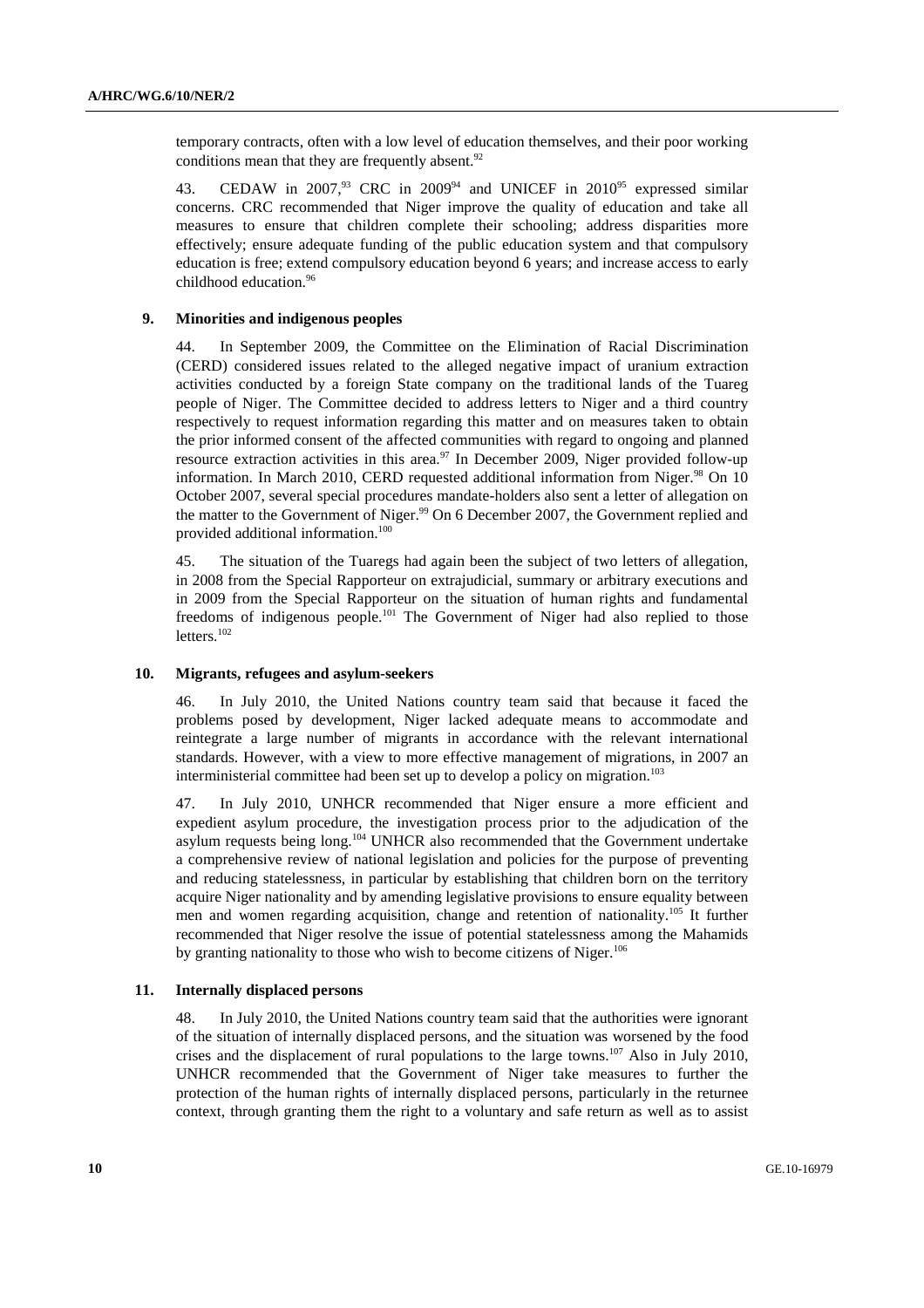returned displaced persons to recover (to the extent possible) the property and possessions of which they were dispossessed when displaced.<sup>108</sup>

### **III. Achievements, best practices, challenges and constraints**

49. On 23 May 2008, OHCHR issued a statement noting that the general security situation in the northern part of Niger had been particularly unstable since February 2007 when the Mouvement Nigérien pour la Justice (MNJ) began an armed insurgency. Ambushes, armed raids, kidnappings, killings, mining of roads, hostage-taking and other violent acts had been relatively common events since then.<sup>109</sup>

50. In 2009, CRC expressed concern at the continued military conflict in the north of the country which is expected to further impoverish the chronically poor and the vulnerable nomadic populations. $110$ 

51. In June 2010, UNICEF stated that, as in 2005, Niger was also suffering the effects of a food crisis which aggravates the already precarious nutritional status of its children. The combination of poverty and the food crisis has triggered the displacement of the inhabitants of the affected areas, especially single women with dependent children, to the urban centres. In addition, the natural resources of the country have been depleted over the last 30 years as a result of the combined effects of population growth and climate change. This situation has increased the intensity of the country's recurrent food crises, and could in fact compromise the chances of survival of future generations.<sup>111</sup>

52. In July 2010, the United Nations country team stated that in spite of the numerous institutional and political upheavals besetting it, Niger was making significant progress to uphold and promote human rights.<sup>112</sup> However, the country's performance in that respect was hampered by several factors and in particular by the lack of a national human rights plan and of a national human rights education plan.<sup>113</sup>

# **IV. Key national priorities, initiatives and commitments**

### **Specific recommendations for follow-up**

53. In July 2010, the United Nations country team recommended in particular that the Government of Niger continue to inform the population about its rights and duties; that it undertake codification of customs to do away with those contrary to international human rights norms, that it lift its reservations to the Convention on the Elimination of All Forms of Discrimination against Women and that it organize campaigns to raise awareness about the risks inherent to illegal migration.<sup>114</sup>

## **V. Capacity-building and technical assistance**

N/A.

 *Notes* 

 $1$  Unless indicated otherwise, the status of ratifications of instruments listed in the table may be found in *Multilateral Treaties Deposited with the Secretary-General: Status as at 1 April 2009* (ST/LEG/SER.E/26), supplemented by the official website of the United Nations Treaty Collection database, Office of Legal Affairs of the United Nations Secretariat, http://treaties.un.org/.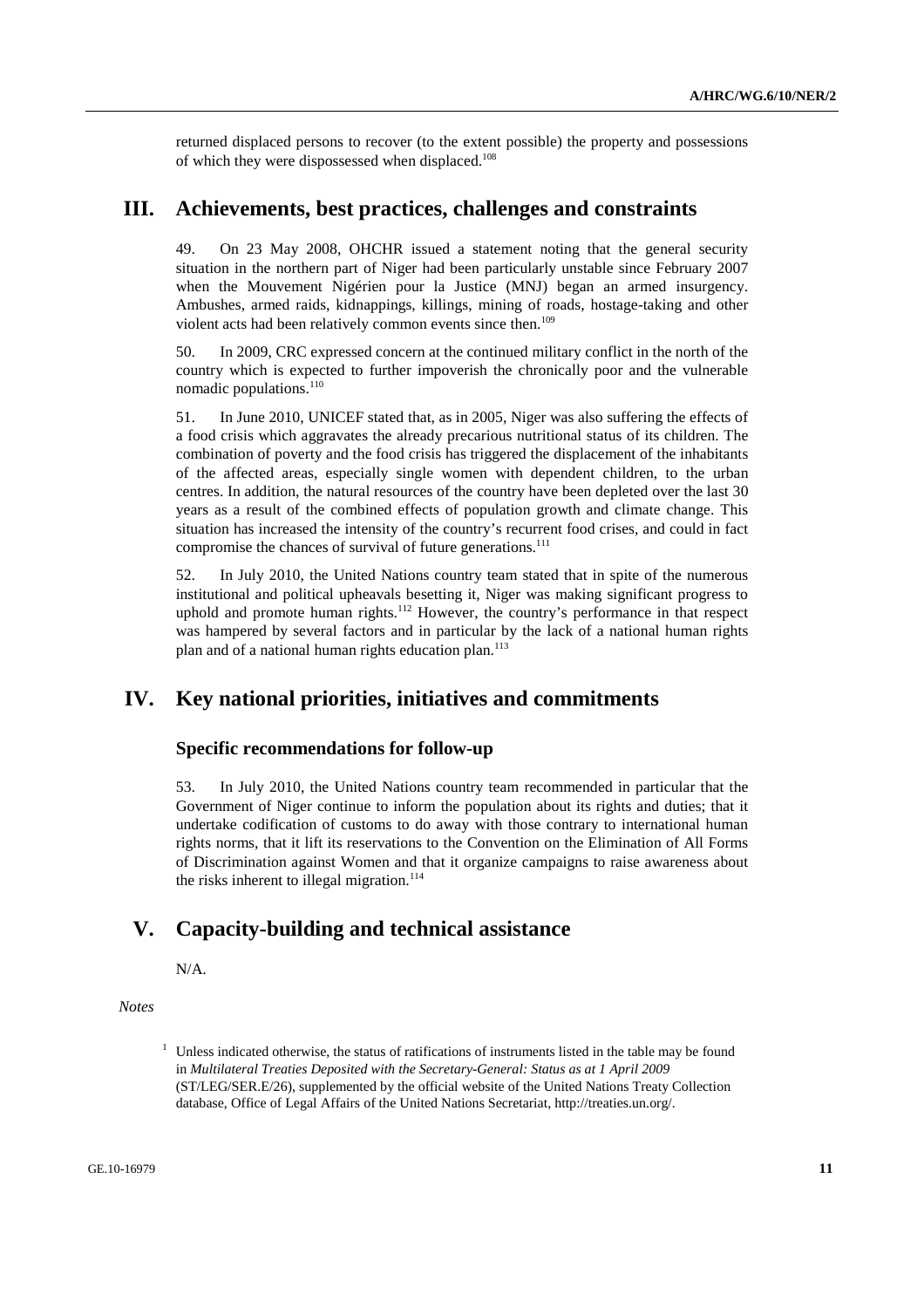| 2 |                           | The following abbreviations have been used for this document:                                       |
|---|---------------------------|-----------------------------------------------------------------------------------------------------|
|   | <b>ICERD</b>              | International Convention on the Elimination of All Forms of Racial Discrimination                   |
|   | <b>ICESCR</b>             | International Covenant on Economic, Social and Cultural Rights                                      |
|   | OP-ICESCR                 | Optional Protocol to ICESCR                                                                         |
|   |                           |                                                                                                     |
|   | <b>ICCPR</b>              | International Covenant on Civil and Political Rights                                                |
|   | ICCPR-OP 1                | Optional Protocol to ICCPR                                                                          |
|   | <b>ICCPR-OP2</b>          | Second Optional Protocol to ICCPR, aiming at the abolition of the death penalty                     |
|   | <b>CEDAW</b>              | Convention on the Elimination of All Forms of Discrimination against Women                          |
|   | OP-CEDAW                  | Optional Protocol to CEDAW                                                                          |
|   | <b>CAT</b>                | Convention against Torture and Other Cruel, Inhuman or Degrading Treatment or                       |
|   |                           | Punishment                                                                                          |
|   | OP-CAT                    | Optional Protocol to CAT                                                                            |
|   | <b>CRC</b>                | Convention on the Rights of the Child                                                               |
|   | OP-CRC-AC                 | Optional Protocol to CRC on the involvement of children in armed conflict                           |
|   | OP-CRC-SC                 | Optional Protocol to CRC on the sale of children, child prostitution and child                      |
|   |                           | pornography                                                                                         |
|   | <b>ICRMW</b>              | International Convention on the Protection of the Rights of All Migrant Workers and                 |
|   |                           | Members of Their Families                                                                           |
|   | <b>CRPD</b>               | Convention on the Rights of Persons with Disabilities                                               |
|   | <b>OP-CRPD</b>            | Optional Protocol to the Convention on the Rights of Persons with Disabilities                      |
|   | <b>CED</b>                | International Convention for the Protection of All Persons from Enforced                            |
|   |                           | Disappearance                                                                                       |
| 3 |                           | Objections by Denmark, Finland, Norway and Sweden.                                                  |
| 4 |                           | Adopted by the General Assembly in its resolution 63/117 of 10 December 2008. Article 17,           |
|   |                           | paragraph 1, of OP-ICESCR states that "The present Protocol is open for signature by any State that |
|   |                           | has signed, ratified or acceded to the Covenant."                                                   |
| 5 |                           | Protocol to Prevent, Suppress and Punish Trafficking in Persons, Especially Women and Children,     |
|   |                           | supplementing the United Nations Convention against Transnational Organized Crime.                  |
| 6 |                           | 1951 Convention relating to the Status of Refugees and its 1967 Protocol, 1954 Convention relating  |
|   |                           | to the status of Stateless Persons and 1961 Convention on the Reduction of Statelessness.           |
| 7 |                           | Geneva Convention for the Amelioration of the Condition of the Wounded and Sick in Armed Forces     |
|   |                           |                                                                                                     |
|   |                           | in the Field (First Convention); Geneva Convention for the Amelioration of the Condition of         |
|   |                           | Wounded, Sick and Shipwrecked Members of Armed Forces at Sea (Second Convention);                   |
|   |                           | Convention relative to the Treatment of Prisoners of War (Third Convention); Convention relative to |
|   |                           | the Protection of Civilian Persons in Time of War (Fourth Convention); Protocol Additional to the   |
|   |                           | Geneva Conventions of 12 August 1949, and relating to the Protection of Victims of International    |
|   |                           | Armed Conflicts (Protocol I); Protocol Additional to the Geneva Conventions of 12 August 1949, and  |
|   |                           | relating to the Protection of Victims of Non-International Armed Conflicts (Protocol II); Protocol  |
|   |                           | Additional to the Geneva Conventions of 12 August 1949, and relating to the Adoption of an          |
|   |                           | Additional Distinctive Emblem (Protocol III). For the official status of ratifications, see Federal |
|   |                           | Department of Foreign Affairs of Switzerland, at www.eda.admin.ch/eda/fr/home/topics/intla/         |
|   | intrea/chdep/warvic.html. |                                                                                                     |
| 8 |                           | International Labour Organization Convention No. 29 concerning Forced or Compulsory Labour:         |

- International Labour Organization Convention No. 29 concerning Forced or Compulsory Labour; Convention No. 105 concerning the Abolition of Forced Labour, Convention No. 87 concerning Freedom of Association and Protection of the Right to Organise; Convention No. 98 concerning the Application of the Principles of the Right to Organise and to Bargain Collectively; Convention No. 100 concerning Equal Remuneration for Men and Women Workers for Work of Equal Value; Convention No. 111 concerning Discrimination in Respect of Employment and Occupation; Convention No. 138 concerning Minimum Age for Admission to Employment; Convention No. 182 concerning the Prohibition and Immediate Action for the Elimination of the Worst Forms of Child
- Labour.<br><sup>9</sup> Concluding observations of the Committee on the Elimination of Discrimination against Women (CEDAW/C/NER/CO/2), para. 9. 10 CEDAW/C/NER/CO/2, para. 10.
- 
- <sup>11</sup> Concluding observations of the Committee on the Rights of the Child (CRC/C/NER/CO/2), para. 10.
- $12$  CEDAW/C/NER/CO/2, para. 12.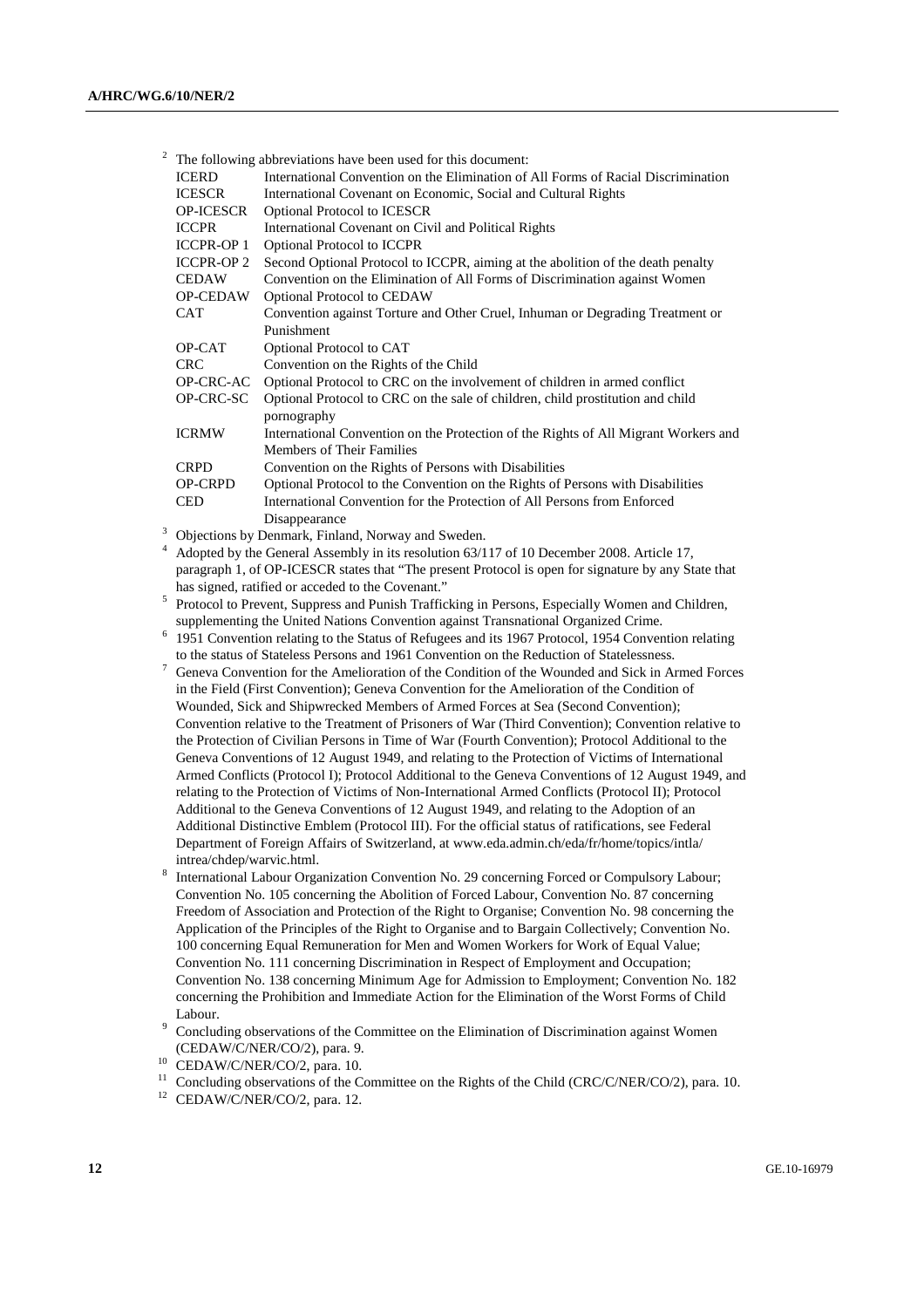- <sup>13</sup> CEDAW/C/NER/CO/2, para. 16.
- <sup>14</sup> Rapport de l'Equipe de Pays du Système des Nations Unies au Niger pour l'Examen Périodique<br>Universel, juillet 2010, paras. 6–8.
- $15$  UNICEF submission to the UPR on Niger, para. 22.
- <sup>16</sup> For the list of national human rights institutions with accreditation status granted by the International Coordinating Committee of National Institutions for the Promotion and Protection of Human Rights (ICC), see A/HRC/13/45, annex I.<br><sup>17</sup> A/65/XX (21907), forthcoming OHCHR report to 65th General Assembly.
- 
- 18 CEDAW/C/NER/CO/2, para. 21.
- 19 CEDAW/C/NER/CO/2, para. 22.
- $20$  The following abbreviations have been used for this document:
	- CERD Committee on the Elimination of Racial Discrimination
	- CEDAW Committee on the Elimination of Discrimination against Women
- CRC Committee on the Rights of the Child 21 CRC/C/NER/CO/2, para. 82.
- 
- 22 E/CN.4/2002/58/Add.1.
- 23 A/60/350 and E/CN.4/2006/44.
- <sup>24</sup> The questionnaires referred to are those reflected in an official report by a special procedure mandate holder issued between 1 January 2006 and 30 June 2010. Responses counted for the purposes of this section are those received within the relevant deadlines, and referred to in the following documents: (a) E/CN.4/2006/62, para. 24, and E/CN.4/2006/67, para. 22; (b) A/HRC/4/23, para. 14; (c) A/HRC/4/24, para. 9; (d) A/HRC/4/29, para. 47; (e) A/HRC/4/31, para. 24; (f) A/HRC/4/35/Add.3, para. 7; (g) A/HRC/6/15, para. 7; (h) A/HRC/7/6, annex; (i) A/HRC/7/8, para. 35; (j) A/HRC/8/10, para. 120, footnote 48; (k) A/62/301, paras. 27, 32, 38, 44 and 51; (l) A/HRC/10/16 and Corr.1, footnote 29; (m) A/HRC/11/6, annex; (n) A/HRC/11/8, para. 56; (o) A/HRC/11/9, para. 8, footnote 1; (p) A/HRC/12/21, para. 2, footnote 1; (q) A/HRC/12/23, para. 12; (r) A/HRC/12/31, para. 1, footnote 2; (s) A/HRC/13/22/Add.4; (t) A/HRC/13/30, para. 49; (u) A/HRC/13/42, annex I; (v) A/HRC/14/25,
- <sup>25</sup> 2009 OHCHR Report on Activities and Results, p. 106.<br><sup>26</sup> 2009 OHCHR Report on Activities and Results, p. 06.
- 26 2008 OHCHR Report on Activities and Results, p. 96.
- $27$  CEDAW/C/NER/CO/2, para. 17.
- <sup>28</sup> CEDAW/C/NER/CO/2, para. 18.
- <sup>29</sup> Rapport de l'Equipe de Pays du Système des Nations Unies au Niger pour l'Examen Périodique Universel, juillet 2010, paras. 48–50. 30 CRC/C/NER/CO/2, para. 68.
- 
- 31 CRC/C/NER/CO/2, para. 69.
- <sup>32</sup> UNICEF submission to the UPR on Niger, para. 27.
- 33 CEDAW/C/NER/CO/2, paras. 23–24.
- 34 CRC/C/NER/CO/2, para. 59.
- <sup>35</sup> CRC/C/NER/CO/2, para. 60.
- <sup>36</sup> ILO Committee of Experts on the Application of Conventions and Recommendations, Individual Observation concerning Forced Labour Convention, 1930 (No. 29), 2008, Geneva, doc. No. (ILOLEX) 062008NER029, paras. 1–5. 37 CRC/C/NER/CO/2, para. 34.
- 
- 38 CRC/C/NER/CO/2, para. 78.
- 39 CRC/C/NER/CO/2, para. 79.
- 40 CEDAW/C/NER/CO/2, para. 26.
- <sup>41</sup> ILO Committee of Experts on the Application of Conventions and Recommendations, Individual Observation concerning Worst Forms of Child Labour Convention, 1999 (No. 182), 2008, Geneva, doc. No. (ILOLEX) 062008NER182, paras. 2–3. 42 CRC/C/NER/CO/2, para. 77.
- 
- <sup>43</sup> ILO Committee of Experts on the Application of Conventions and Recommendations, Individual Observation concerning Worst Forms of Child Labour Convention, 1999 (No. 182), 2008, Geneva, doc. No. (ILOLEX) 062008NER182, paras. 7–8. 44 CRC/C/NER/CO/2, para. 75.
- 
- 45 CRC/C/NER/CO/2, para. 37.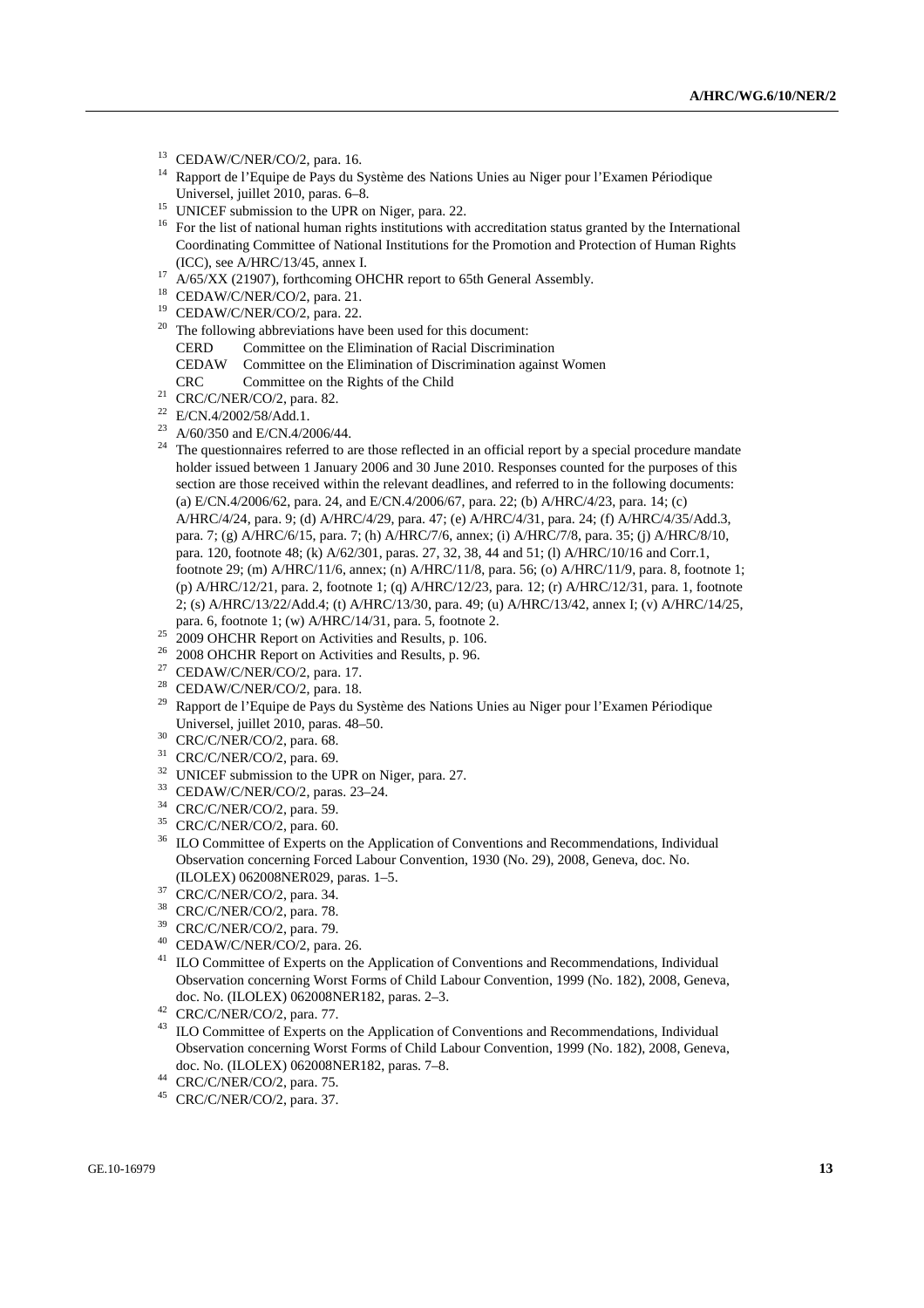- $^{46}$  CRC/C/NER/CO/2, paras. 38 and 40.
- $^{47}$  CRC/C/NER/CO/2, para. 72.
- ILO Committee of Experts on the Application of Conventions and Recommendations, Individual Observation concerning Worst Forms of Child Labour Convention, 1999 (No. 182), 2008, Geneva, doc. No. (ILOLEX) 062008NER182, paras. 4-6.<br>CRC/C/NER/CO/2, para. 73.
- <sup>50</sup> ILO Committee of Experts on the Application of Conventions and Recommendations, Individual Observation concerning Worst Forms of Child Labour Convention, 1999 (No. 182), 2008, Geneva,
- doc. No. (ILOLEX) 092008NER182, para. 5.<br><sup>51</sup> Rapport de l'Equipe de Pays du Système des Nations Unies au Niger pour l'Examen Périodique
- Universel, juillet 2010, para. 45. 52 CRC/C/NER/CO/2, para. 80.
- 53 CRC/C/NER/CO/2, para. 81.
- 54 CEDAW/C/NER/CO/2, para. 14.
- 55 CRC/C/NER/CO/2, para. 25.
- 56 UNICEF submission to the UPR on Niger, para. 8.
- 57 CRC/C/NER/CO/2, para. 26.
- 58 CRC/C/NER/CO/2, para. 61.
- 59 CEDAW/C/NER/CO/2, para. 34.
- 60 CRC/C/NER/CO/2, para. 35.
- 61 CRC/C/NER/CO/2, para. 36.
- $62$  CRC/C/NER/CO/2, para. 49.
- 63 CRC/C/NER/CO/2, para. 50.
- 64 A/HRC/7/14/Add.1, paras. 466 and 468.
- 65 Rapport de l'Equipe de Pays du Système des Nations Unies au Niger pour l'Examen Périodique Universel, juillet 2010, paras. 60–61. 66 CRC/C/NER/CO/2, para. 23.
- 
- $67$  CRC/C/NER/CO/2, para. 24.
- <sup>68</sup> ILO Committee of Experts on the Application of Conventions and Recommendations, Individual Direct Request concerning Abolition of Forced Labour Convention, 1957 (No. 105), 2008, Geneva, doc. No. (ILOLEX) 092008NER105, para. 5. 69 CEDAW/C/NER/CO/2, para. 27.
- 
- 70 CEDAW/C/NER/CO/2, para. 28.
- 71 CEDAW/C/NER/CO/2, para. 31.
- $72$  ILO Committee of Experts on the Application of Conventions and Recommendations, Individual Direct Request concerning Discrimination (Employment and Occupation) Convention, 1958 (No.
- 111), 2010, Geneva, doc. No. (ILOLEX) 092010NER111, para. 4. 73 ILO Committee of Experts on the Application of Conventions and Recommendations, Individual Direct Request concerning Discrimination (Employment and Occupation) Convention, 1958 (No. 111), 2010, Geneva, doc. No. (ILOLEX) 092010NER111, para. 4.
- $11$ <sup>14</sup> ILO Committee of Experts on the Application of Conventions and Recommendations, Individual Direct Request concerning Equal Remuneration Convention, 1951 (No. 100), 2010, Geneva, doc. No. (ILOLEX) 092010NER100, para. 1. 75 CEDAW/C/NER/CO/2, para. 32.
- 
- 76 ILO Committee of Experts on the Application of Conventions and Recommendations, Individual Direct Request concerning Discrimination (Employment and Occupation) Convention, 1958 (No. 111), 2010, Geneva, doc. No. (ILOLEX) 092010NER111, para. 1. $^{77}$ E/CN.4/2002/58/Add.1, paras. 1–3.
- 
- 78 A/60/350, paras. 9–16. See also E/CN.4/2006/44, paras. 13–16 and A/61/306, para. 18.
- 79 CRC/C/NER/CO/2, para. 55.
- 80 CRC/C/NER/CO/2, para. 56.
- <sup>81</sup> UNICEF submission to the UPR on Niger, paras.  $10-11$ .
- 82 CEDAW/C/NER/CO/2, para. 34.
- 83 Rapport de l'Equipe de Pays du Système des Nations Unies au Niger pour l'Examen Périodique
- 84 Rapport de l'Equipe de Pays du Système des Nations Unies au Niger pour l'Examen Périodique